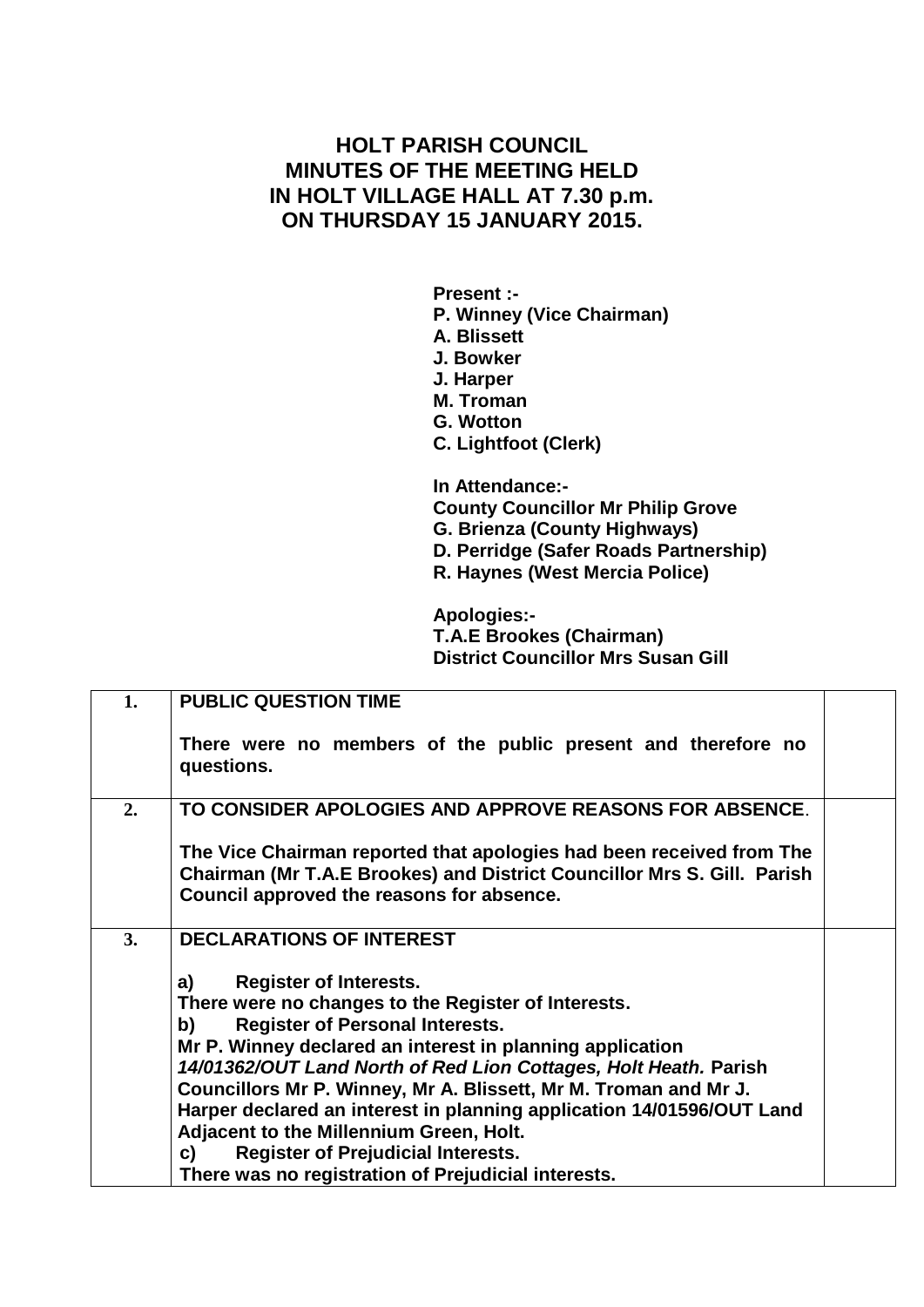|    | Written requests for the Council to grant a dispensation.<br>d)<br>There had been no written requests for dispensation.                                                                                                                                                                                                                                                                                                                                                                                                                                                                                                                                                                                                                                                                                                                                                                                                                                                                                                                                                                                                                                                                                                                                                                                                                                                                                                                                                                                                                                                                                                                                                                                                                                                                                                                                                                                                                                                                                                                                                                                                                                                                                                                                                                                                                                                           |            |
|----|-----------------------------------------------------------------------------------------------------------------------------------------------------------------------------------------------------------------------------------------------------------------------------------------------------------------------------------------------------------------------------------------------------------------------------------------------------------------------------------------------------------------------------------------------------------------------------------------------------------------------------------------------------------------------------------------------------------------------------------------------------------------------------------------------------------------------------------------------------------------------------------------------------------------------------------------------------------------------------------------------------------------------------------------------------------------------------------------------------------------------------------------------------------------------------------------------------------------------------------------------------------------------------------------------------------------------------------------------------------------------------------------------------------------------------------------------------------------------------------------------------------------------------------------------------------------------------------------------------------------------------------------------------------------------------------------------------------------------------------------------------------------------------------------------------------------------------------------------------------------------------------------------------------------------------------------------------------------------------------------------------------------------------------------------------------------------------------------------------------------------------------------------------------------------------------------------------------------------------------------------------------------------------------------------------------------------------------------------------------------------------------|------------|
| 4. | <b>ROAD SAFETY DISCUSSION.</b>                                                                                                                                                                                                                                                                                                                                                                                                                                                                                                                                                                                                                                                                                                                                                                                                                                                                                                                                                                                                                                                                                                                                                                                                                                                                                                                                                                                                                                                                                                                                                                                                                                                                                                                                                                                                                                                                                                                                                                                                                                                                                                                                                                                                                                                                                                                                                    |            |
|    | A discussion on road safety took place between Parish Council and G.<br>Brienza (County Highways), D. Perridge (Safer Roads Partnership) and<br>R. Haynes (West Mercia Police). Parish Council raised their concerns<br>in relation to speeding vehicles through the village and asked for<br>assistance to address this problem.<br>Mr R. Haynes reported that there had only been 4 injury accidents in<br>Holt over the last 2 years and all of these were related to vehicles<br>turning as opposed to vehicle speed.<br>Average speeds have been monitored on the A4133 and A443 by data<br>collection boxes. Average speeds on the A4133 are 27 mph whereas<br>on the A443 they are 33-38 mph. It was discussed that the environment<br>through the village on the A443 did not look like a 30 mph zone. Parish<br>Council questioned what further measures they could take as they have<br>already purchased village gates, carried out extensive bulb planting<br>and worked with County Highways on the road marking. Mr G. Brienza<br>agreed that all appropriate low level traffic management measures had<br>already been carried out in the village.<br>The question of speed enforcement was raised. Mr D. Perridge stated<br>that Holt was no longer a Community Concern site as the initiative had<br>not worked in the long term and speeds had risen again since the<br>programme finished. Further speed enforcement would therefore not<br>be carried out in the village. Parish Council questioned the logic of<br>this.<br>Parish Council asked in relation to the feasibility of locating a speed<br>camera in the village. It was reported that this would cost in the region<br>of £75,000 and the village did not have a site that was considered a<br>suitable location for a camera.<br>Parish Council then stated that they felt the only options left available<br>to them are those of higher level traffic management such as bollards<br>and road narrowing. Mr G. Brienza reported Parish Council would be<br>limited in applying these measures in the village as the A443 was a<br>major trunk road. It was suggested that a crossing could be placed in<br>the village to facilitate residents crossing the road safely. Again it was<br>felt the cost of this and the necessity for street lighting would make this<br>project prohibitive. |            |
|    | Parish Council expressed their disappointment that a solution to the<br>problem had not been forthcoming and agreed to discuss the issue of<br>road safety further at the next meeting of Parish Council. County<br>Councillor Mr P. Grove stated that he would be attending a meeting in<br>the near future to discuss speed limits on the A443 and he would report<br>back to Parish Council following this meeting.<br>The Vice Chairman thanked Mr G. Brienza, Mr R. Haynes and Mr D.<br>Perridge for their attendance at the Meeting.                                                                                                                                                                                                                                                                                                                                                                                                                                                                                                                                                                                                                                                                                                                                                                                                                                                                                                                                                                                                                                                                                                                                                                                                                                                                                                                                                                                                                                                                                                                                                                                                                                                                                                                                                                                                                                        | <b>ALL</b> |
|    |                                                                                                                                                                                                                                                                                                                                                                                                                                                                                                                                                                                                                                                                                                                                                                                                                                                                                                                                                                                                                                                                                                                                                                                                                                                                                                                                                                                                                                                                                                                                                                                                                                                                                                                                                                                                                                                                                                                                                                                                                                                                                                                                                                                                                                                                                                                                                                                   |            |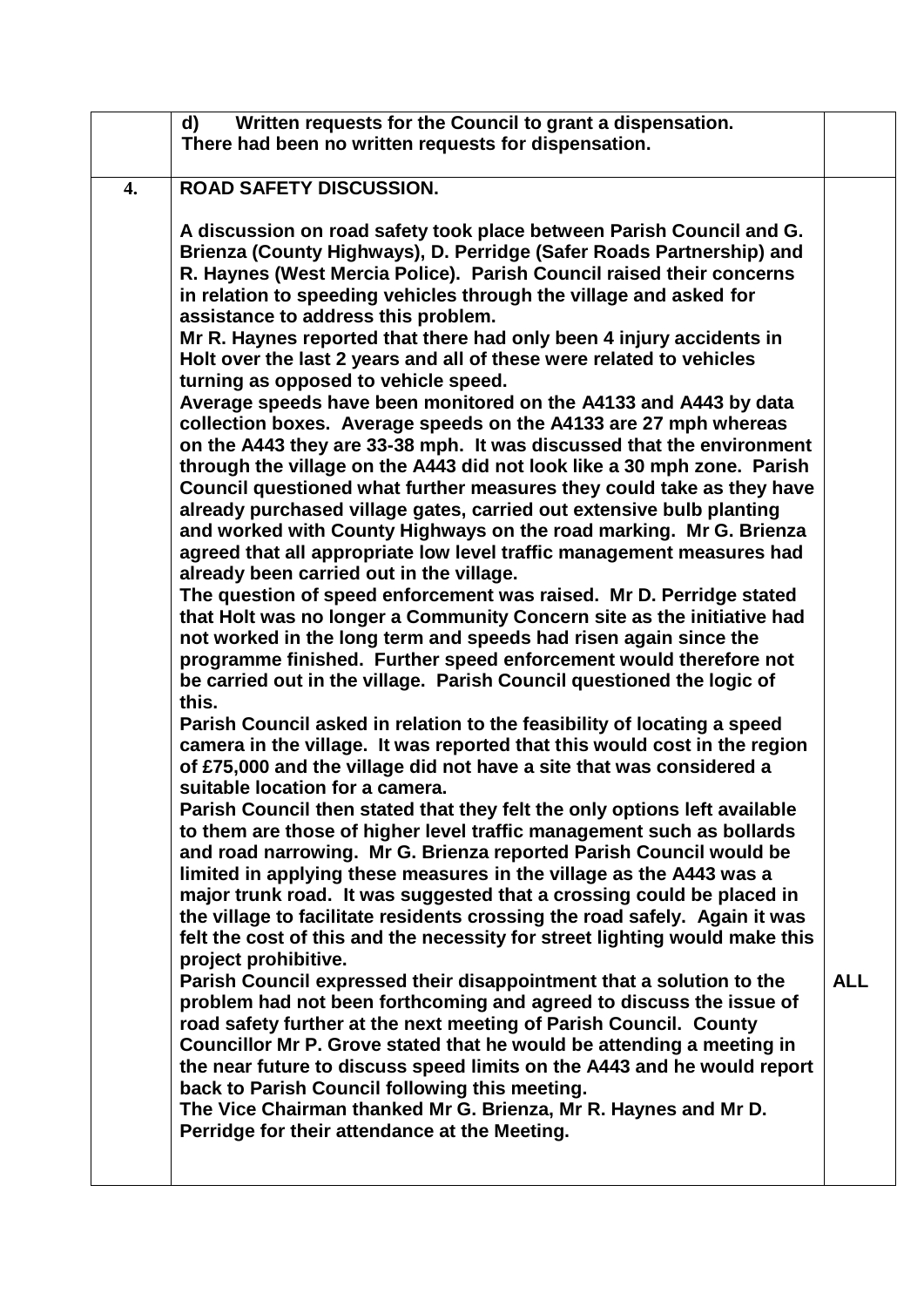| 5. | <b>COUNTY AND DISTRICT COUNCILLOR REPORTS.</b>                                                                                                                                                                                          |           |
|----|-----------------------------------------------------------------------------------------------------------------------------------------------------------------------------------------------------------------------------------------|-----------|
|    | County Councillor Mr P. Grove reported the following matters of note:-<br>a) Winter weather.<br>County Councillor Mr P. Grove reported that County Highways were                                                                        |           |
|    | now using new technology to monitor the amount of grit used. The<br>scheme seems to have successful so far as fewer accidents have<br>been reported.<br>b) Council Tax.                                                                 |           |
|    | County Councillor Mr P Grove reported that meetings are currently<br>being held in order to set the Council Tax level for the next financial<br>year. There is likely to be a 0.9% increase.                                            |           |
|    | The Vice Chairman reported that District Councillor Mrs S. Gill had<br>reported no matters of note.                                                                                                                                     |           |
| 6. | TO APPROVE THE MINUTES OF THE MEETING OF HOLT PARISH<br><b>COUNCIL HELD ON 16 OCTOBER 2014.</b>                                                                                                                                         |           |
|    | The minutes of the Meeting of Holt Parish Council held on 20 November<br>2014 were approved by Parish Council and signed by The Vice<br>Chairman as a true record.                                                                      |           |
| 7. | <b>PROGRESS REPORTS</b>                                                                                                                                                                                                                 |           |
|    | a) Superfast Broadband – progress report on village upgrade.<br>The Clerk reported there had been no further action on this issue to<br>date. It was agreed to carry this item forward to the next Meeting of<br><b>Parish Council.</b> |           |
|    | b) Highways issues - progress report on Highways issues<br>reported.                                                                                                                                                                    |           |
|    | The Clerk reported that all Highways issues raised at the last Meeting<br>of Parish Council had been reported to the Worcestershire Hub and<br>addressed.                                                                               |           |
|    | c) County Councillor Divisional Funding - discussion on potential<br>projects.                                                                                                                                                          |           |
|    | Parish Council agreed that the Parish Noticeboard would be a suitable<br>project for this and agreed to research suppliers and costings.<br>d) 30 mph wheelie bin stickers – update on collection and                                   |           |
|    | distribution.<br>The Clerk reported that she had distributed some of the wheelie bin                                                                                                                                                    |           |
|    | stickers around the Parish but there were further stickers to deliver.                                                                                                                                                                  | <b>GW</b> |
|    | Parish Councillor Mr A. Blissett and Parish Councillor Mrs G. Wotton<br>agreed to assist the Clerk in this task.                                                                                                                        | <b>AB</b> |
|    | e) Parish Noticeboards - discussion of suppliers and costings.<br>This was discussed under agenda item 7c.                                                                                                                              |           |
|    | f) Fencing by pedestrian entrance to Woodbury Park – progress<br>report.                                                                                                                                                                |           |
|    | The Clerk reported that the Chairman was currently arranging for the<br>repair of the fencing in this location.                                                                                                                         |           |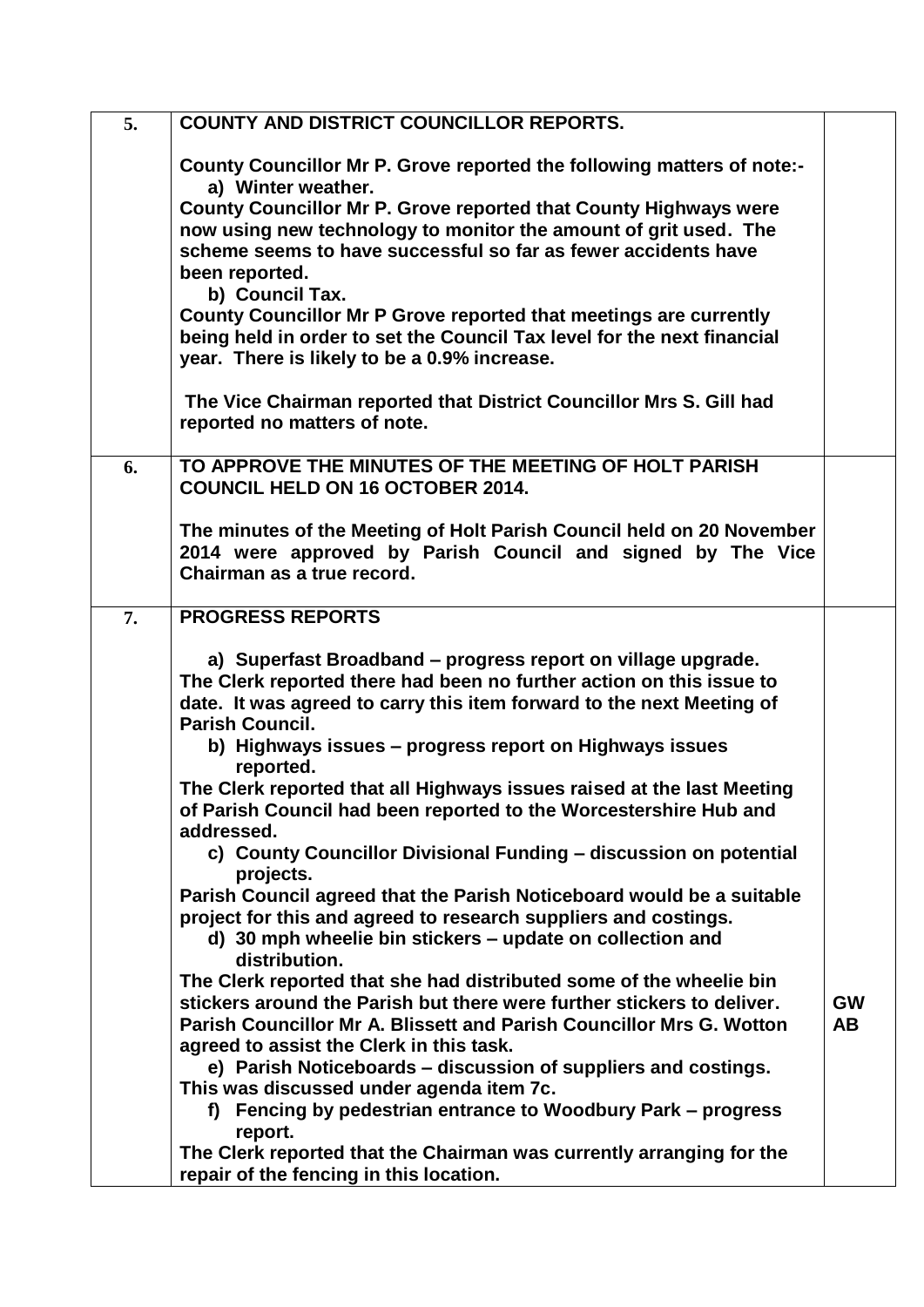|    | g) Advertising signs in Parish - status report.<br>The Clerk reminded Parish Council of an e-mail she had circulated<br>from County Highways which stated that permission had not been<br>given for any advertising signs in the Parish including those<br>advertising the new housing at Martley and Great Witley. The Clerk<br>reported that she has requested that the Lengthsman remove all<br>advertising signs in the Parish.                                                                                                                                                                                                                                                                                                                                                                                                                                                                                                                                                                                                                                                                                                                                                                                                                                                                                                                   |  |
|----|-------------------------------------------------------------------------------------------------------------------------------------------------------------------------------------------------------------------------------------------------------------------------------------------------------------------------------------------------------------------------------------------------------------------------------------------------------------------------------------------------------------------------------------------------------------------------------------------------------------------------------------------------------------------------------------------------------------------------------------------------------------------------------------------------------------------------------------------------------------------------------------------------------------------------------------------------------------------------------------------------------------------------------------------------------------------------------------------------------------------------------------------------------------------------------------------------------------------------------------------------------------------------------------------------------------------------------------------------------|--|
| 8. | <b>PLANNING</b><br>a) Applications Pending.<br>14/01362/OUT Land North of Red Lion Cottages (Recommend Refusal)<br>The Clerk reported that this application has now been withdrawn.<br>14/0156/OUT Land Adj. to The Millennium Green, Holt Heath<br>(Recommend Refusal)<br>The Clerk reported that there had been no further correspondence on<br>this application.<br>b) Approvals/Refusals.<br>14/01366/ HOU Riverholme, Holt Heath.<br>14/01331/FUL Rowe Farm, Ockeridge Lane, Holt Heath.<br>The Clerk reported that both of these applications had been approved.<br>c) Other Planning Issues.<br>The Vice Chairman expressed his opinion that all of the Parish should<br>have been informed on the potential development adjacent to the<br>Millennium Green as the Millennium Green belongs to the village and<br>will be adversely affected by the development if it gains approval. The<br>Clerk was asked to pass these comments onto Malvern Hills District<br><b>Council planning department.</b>                                                                                                                                                                                                                                                                                                                                        |  |
| 9. | <b>FINANCE</b><br>a) To note the current bank balances.<br>It was confirmed that the Deposit Account stood at £6,462.97p and the<br>Current Account stood at £2,901.07p. The Clerk confirmed that these<br>balances were before the issuance of the cheques listed below.<br>b) To consider payments made in accordance with the attached<br>schedule.<br>The following cheques were approved retrospectively by Parish Council;<br>£13.80 (Cheque No. 976) Mrs C. Lightfoot (Clerk's expenses November<br>2014), £308.33 (Cheque No. 977) Mrs C. Lightfoot (Clerk's salary<br>December 2014), £9.59 (Cheque No. 978) Mrs C. Lightfoot (Clerk's<br>expenses December 2014), £120.00 (Cheque No. 979) Mr C. Jones<br>(Lengthsman November 2014).<br>The following cheques were approved and signed and the counterfoils<br>and invoices initialled by 2 councillors; £132.00 (Cheque No. 980) Mr C.<br>Jones (Lengthsman December 2014), £40.00 (Cheque No. 981) Holt Heath<br>Village Hall (Village Hall Hire), £306.25 (Cheque No. 982) Mr P. Winney<br>(Christmas activities), £308.33 (Cheque No. 983) Mrs C Lightfoot (Clerk's<br>salary – January 2015), £8.56 (Cheque No. 984) Mrs C. Lightfoot (Clerk's<br>expenses - January 2015).<br>c) To review the actual spend against budget.<br>Parish Council noted the actual spend against budget. |  |